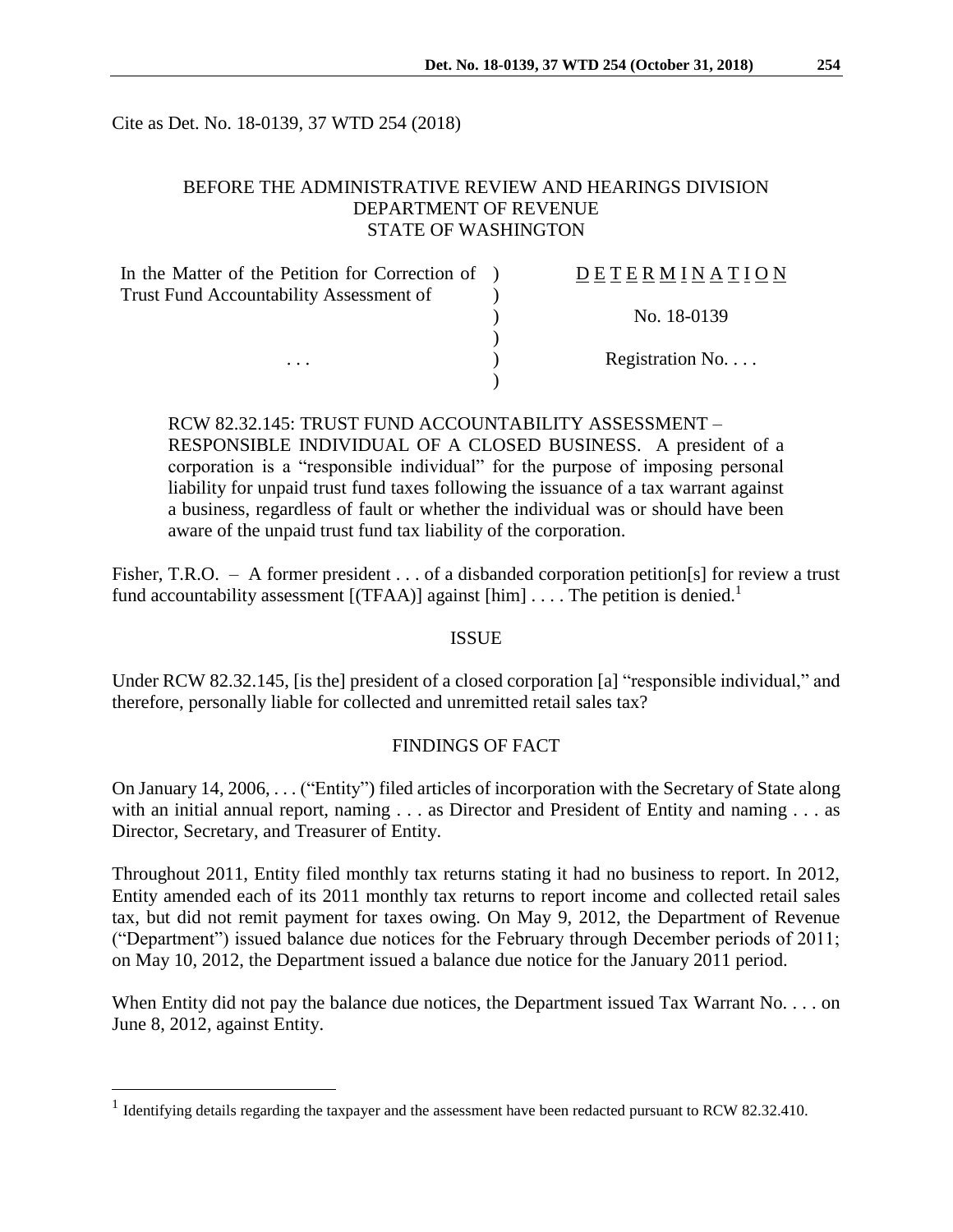In a conversation with a Department employee on March 18, 2013, . . . advised the Department Entity was no longer doing business. The Department closed Entity's business registration, effective December 31, 2013.

In September 2017, the Department issued a [TFAA] against . . . and . . . (collectively, "Taxpayers"). Taxpayers timely sought administrative review, attacking the assessment against Entity asserting that their old accountant gave them bad advice and reported the wrong numbers to the Department. Taxpayers separately argue that the imposition of the [TFAA] would cause a substantial financial hardship on Taxpayers.

#### ANALYSIS

RCW 82.08.050 requires businesses that make retail sales to collect retail sales tax from their customers and hold it in trust until they pay it to the Department. Sellers who fail to remit collected retail sales tax to the Department are personally liable to the state for the amount of the tax. RCW 82.08.050(3). When a limited liability business entity is dissolved or otherwise terminated owing retail sales tax to the state, and the Department issues a tax warrant for the collection of the unpaid retail sales tax . . . , the Department may pursue collection of the entity's unpaid trust fund taxes, including penalties and interest on those taxes, against certain "responsible individuals," including the imposition of a [TFAA]. RCW 82.32.145(1). Det. No. 17-0127, 36 WTD 601 (2017). Personal liability under RCW 82.32.145 may be imposed for state and local trust fund taxes. RCW 82.32.145(2).

Here, the Department issued Tax Warrant No. . . . against Entity on June 8, 2012, which included amounts for collected and unremitted retail sales tax. Entity was terminated on December 31, 2013 while the warrant was still unpaid. . . . [T]he Department properly determined that Entity was terminated, and that personal liability could be properly imposed under RCW 82.32.145 against any or all of the responsible individuals.

A "responsible individual" is "any current or former officer, manager, member, partner, or trustee of a limited liability business entity, with an unpaid tax warrant issued by the department." RCW  $82.32.145(9)(g)(i)$ . RCW  $82.32.145$  imposes personal liability for unpaid trust fund taxes on those specified individuals, in relevant part, as follows:

For a responsible individual who is the current or former chief executive or chief financial officer, liability under this section applies regardless of fault or whether the individual was or should have been aware of the unpaid trust fund tax liability of the limited liability business entity.

RCW 82.32.145(3)(a). "Chief executive" means the president of a corporation. RCW  $82.32.145(9)(a)$ ...

. . . was the President of Entity, he was the chief executive of Entity and therefore a responsible individual subject to personal liability under RCW 832.32.145(1). . . . Under RCW 82.32.145(3)(a), it does not matter that Taxpayers' accountant gave them bad advice, Taxpayers are liable for the collected and unremitted retail sales tax.